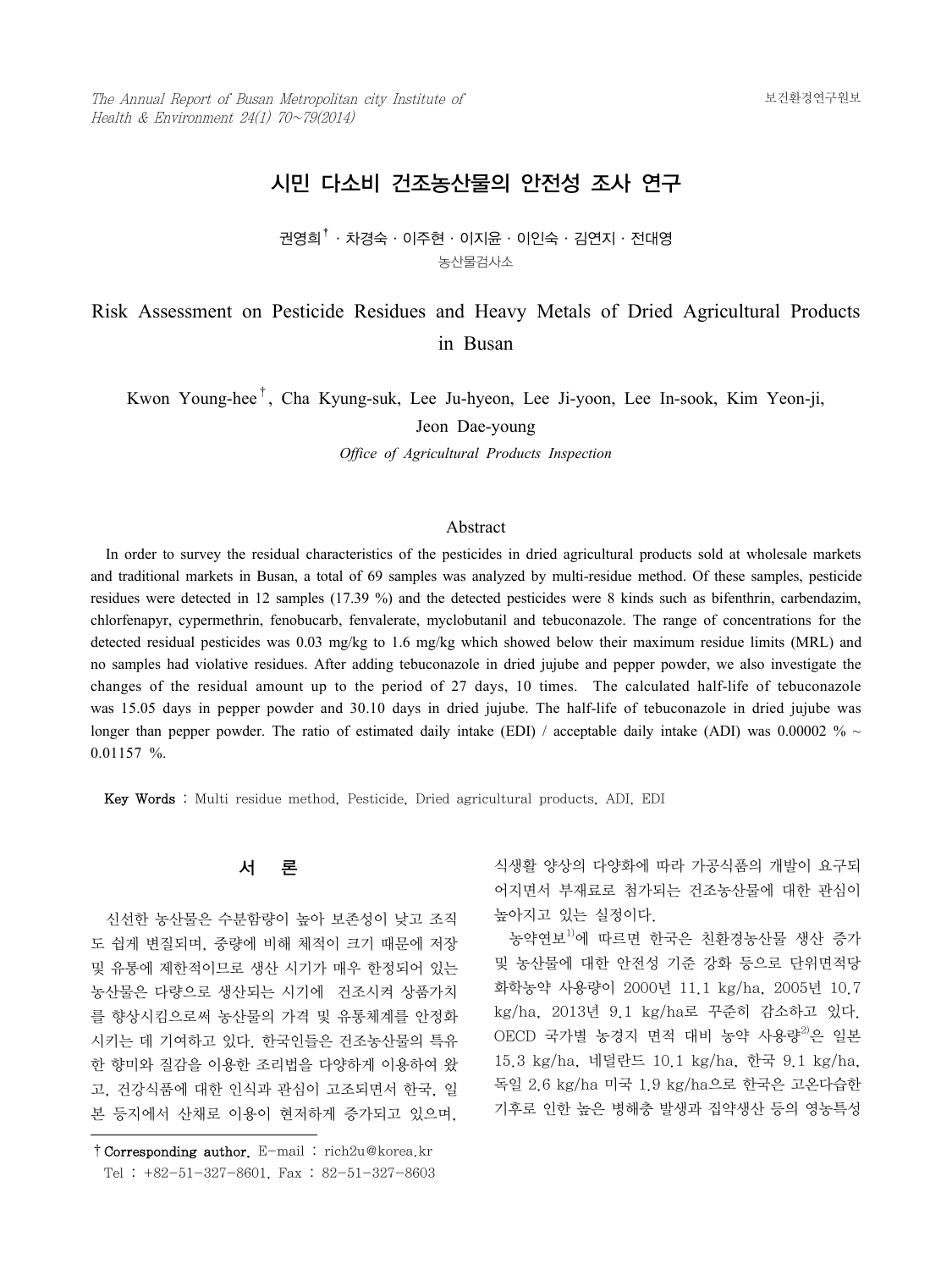으로 다소 높은 수준을 나타내고 있다.

 이렇게 사용된 농약은 병해충 및 잡초를 효과적으로 방 제하는 장점을 지니고 있는 반면, 대기, 토양, 수질 등을 오염시키고 농산물에 잔류하여 내분비계를 교란시키는 등 건강을 위해할 우려가 있다는 점에서 논란의 대상이 되고 있다. 우리나라는 식품의약품안전처가 원료 농산물을 식 품으로 간주하여 농약잔류 허용기준을 설정하고 있는데 건조농산물의 경우에는 잔류농약의 안전성 검토를 위한 기준 규격이 일부 품목에 한해서만 설정되어 있다.

 식품을 통해 인체로 유입되는 여러 가지 중금속 등의 오염물질은 직접적인 독성이 강할 뿐만 아니라 만성적으 로 내분비계를 교란시키는 작용을 하는 것으로 밝혀지면 서 식품의 중금속 연구가 활발히 진행되고 있다. 특히 인 체에 비교적 독성이 강한 납, 카드뮴 등의 중금속은 미량 일지라도 인체 내에 영향을 미쳐 급성, 만성 중독 형상을 가져올 수 있다.

 건조농산물의 국내수요 증가와 농산물 수입이 급격하 게 증가되어 식품 중 잔류농약 및 중금속에 대한 위생적 품질의 원료관리 및 안전성확보가 어려워지고 있다. 이에 본 연구는 2014년 부산지역에서 유통되는 건조농산물 중 고춧가루, 무잎, 무말랭이, 버섯 등 우리나라 식생활에서 애용되는 식재료에 중심을 두고 안전성을 확보하기 위해 식품공전에 근거하여 잔류농약 및 중금속 안전성 실태를 조사하였다.

#### 재료 및 방법

#### 검사대상

 2014년 1월부터 12월까지 부산지역 대형 할인매장, 백 화점 그리고 전통시장에서 유통된 건조농산물 중 14종(건 포도, 고구마줄기, 고춧가루, 곤드레 나물, 대추, 무말랭 이, 무잎, 부지갱이, 새송이버섯, 오미자, 취나물, 토란줄 기, 표고버섯, 호박말림) 69건에 대해 농약 잔류량 및 중 금속 분석을 실시하였다. 대추가 15건으로 가장 많았으 며, 고춧가루가 14건(20.3 %), 무말랭이 10건(14.5 %) 순으로 차지하였다.(표 1)

#### 표준품 및 시약

 농약 잔류량 분석의 전처리에는 acetonitrile, acetone, n-hexane 및 dichloromethane (Merck, Germany)과 무수 Na2SO4, NaCl, NH4Cl (Merck, Germany)을 사용 하였다. 정제 칼럼은 florisil Sep-Pak cartridges 및 NH2 cartridges (Waters, Ireland)를 사용하였다. 농약 표준품은 식품의약품안전청으로부터 분양받은 표준원액 을 사용하였고, 표준용액은 각각의 농약표준원액에 acetone, n-hexane 및 acetonitrile 로 희석하여 분석 기기 검출 적정 농도로 맞추어 사용하였다.

 중금속 표준품은 ICP-multi-element standard solution XVI (As, Be, Cd, Ca, Cr, Co, Cu, Fe, Pb, Li, Mg, Mn, Mo, Ni, Sb, Se, Sr, Ti, Tl, V, Zn 100 mg/L, Merck KGaA, Germany)을 사용하였고, 중금속

| Type       | Groups                                  | Products              | No. of Samples |
|------------|-----------------------------------------|-----------------------|----------------|
|            | Stone fruits                            | Jujube                | 15             |
| Fruits     |                                         | Chinese magnolia vine | 3              |
|            | berries                                 | Grape                 |                |
|            |                                         | Oak mushroom          | 8              |
| Mushrooms  |                                         | New matsutake fungus  |                |
|            | Root and tuber vegetables               | Radish roots          | 10             |
|            | Fruiting vegetable, cucurbits           | Pumkin                | $\overline{2}$ |
|            | Fruiting vegetable other than cucurbits | Pepper powder         | 14             |
|            |                                         | Sweet potato stalks   | 2              |
| Vegetables | Leaf and stem vegetables                | Taro stem             | 3              |
|            |                                         | Cirsiu setidens       |                |
|            |                                         | Radish leaves         | 17             |
|            | Leafy vegetables                        | Aster glehni          |                |
|            |                                         | Chwinamul             |                |
|            |                                         | sum                   | 69             |

Table 1. The list of the condiment dried agricultural products analyzed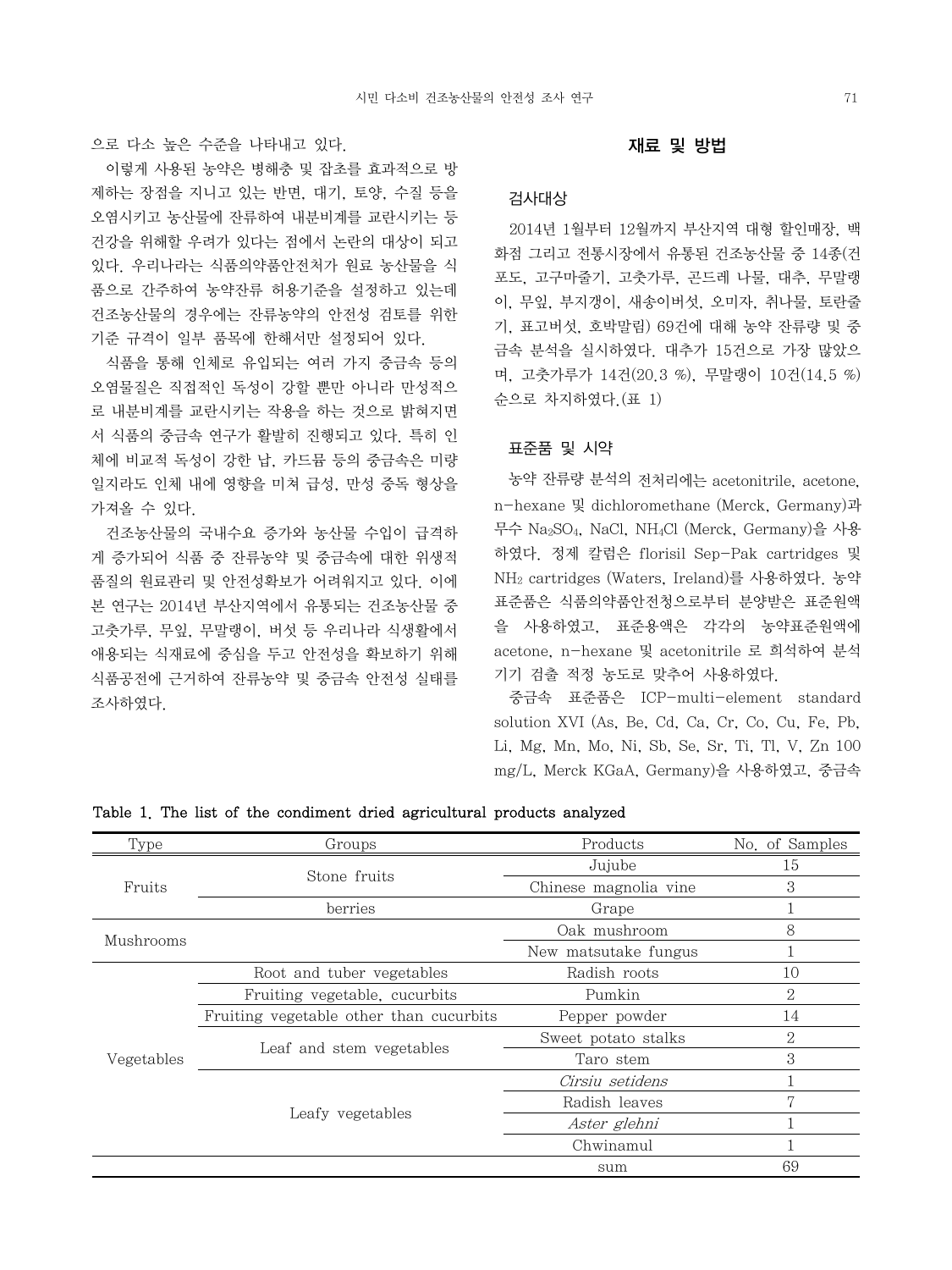전처리에는 질산(Merck, Germany)을 사용하였다. 시험 에 사용한 증류수는 ELGA water purification system (ELGA, UK)을 통하여 제조하였다.

## 분석기기와 조건

농약 잔류량 분석은 210종의 농약성분을 대상으로 하였

으며, 농약 잔류량 분석을 위한 전처리는 식품공전<sup>3)</sup>의 제 9. 일반시험법의 4. 식품 중 잔류농약 분석법 4.1.1 검체 와 4.1.2.2 다종농약다성분 분석법을 따랐다.(그림 1) 분석 장비는 GC/MSD (6890N/5973i, Agilent Technologies, USA), HPLC (Acquity, Wters, USA) 및  $GC/\mu$  ECD NPD (6890N, Agilent Technologies, USA)로 농약 검



Fig. 1. Schematic diagram of sample preparation method for screening of multi-residue pesticides.

Table 2. Analytical conditions of GC (MSD / ECD / NPD) for residue analysis of pesticides

|                         | GC / MSD                                    | GC / ECD                                                                                | GC / NPD               |
|-------------------------|---------------------------------------------|-----------------------------------------------------------------------------------------|------------------------|
| Instruments             | Agilent 6890N GC / 5973i MSD                | Agilent 6890N GC                                                                        | Agilent 6890N GC       |
| Column                  | $HP-5MS$                                    | $HP-5$                                                                                  | $HP-5$                 |
|                         | 30 m $\times$ 0.25 mm $\times$ 0.25 $\mu$ m | 30 m $\times$ 0.25 mm $\times$ 0.25 $\mu$ m 30 m $\times$ 0.25 mm $\times$ 0.25 $\mu$ m |                        |
| Injection               | $250 \text{ }^{\circ}\text{C}$              | $260$ °C                                                                                | $260$ °C               |
| Temperature             | Source $: 230$ °C                           |                                                                                         |                        |
| Detector<br>Temperature | Quad.: $150$ °C                             | $280$ °C                                                                                | $325$ °C               |
| Oven Temperature        | 120 °C(1 min) – 5 °C/min –                  | 80 °C $(2 \text{ min})$ -5 °C/min-80 °C $(2 \text{ min})$ -5 °C/min-                    |                        |
|                         | 200 °C(1 min) $-5$ °C/min-                  | 120 °C (5 min)-7 °C/min-120 °C (5 min)-7 °C/min-                                        |                        |
|                         | 270 °C(10 min)                              | 250 °C (0 min) - 7 °C/min 250 °C (0 min) - 7 °C/min                                     |                        |
|                         |                                             | $280 \text{ °C}$ (10 min)                                                               | 280 $\degree$ (10 min) |

Table 3. Analytical conditions of UPLC for residue analysis of pesticides

|                  |            | HPLC-UVD $(\lambda$ range 210 nm $\sim$ 400 nm) |                                                                                        |
|------------------|------------|-------------------------------------------------|----------------------------------------------------------------------------------------|
| Column           |            |                                                 | Waters Acquity UPLC <sup>TM</sup> BEH C18 1.7 $\mu$ m (2.1×100 mm) Temperature : 30 °C |
| Mobile Phase     | A:Water    |                                                 | B: Acetonitrile                                                                        |
| Flow rate        |            | $0.3$ mL/min                                    |                                                                                        |
| Injection Volume |            | $3 \mu L$                                       |                                                                                        |
| Gradient         | Time (min) | A $(\% )$                                       | $B(\%)$                                                                                |
|                  |            | 95                                              | 5                                                                                      |
|                  | 3          | 85                                              | 15                                                                                     |
|                  |            | 70                                              | 30                                                                                     |
|                  | 5          | 55                                              | 45                                                                                     |
|                  |            | 40                                              | 60                                                                                     |
|                  | 9          | 10                                              | 90                                                                                     |
|                  | l5         | 95                                              | 5                                                                                      |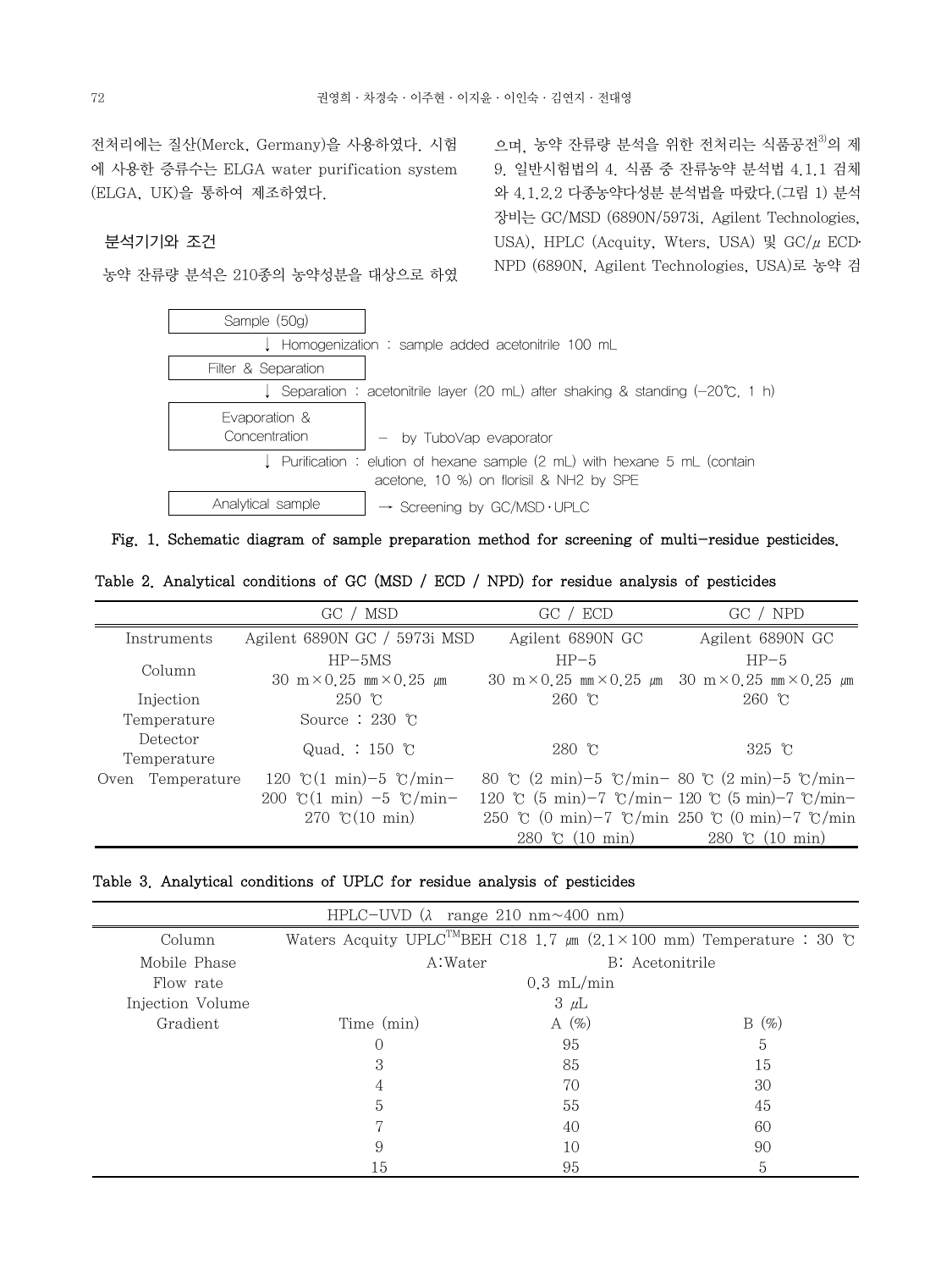출여부 확인 및 정량 분석하였다.(표 2, 3)

 중금속 분석은 비소(As), 카드뮴(Cd), 코발트(Co), 크롬 (Cr), 납(Pb), 안티몬(Sb) 총 6종에 대하여 식품공전의 제 9. 일반시험법의 7. 식품 중 유해물질시험법 7.1.1 검체 와 7.7.2.1 납 1) 시험용액의 조제 나) 건식회화법에 따랐 다. 시료 약 500 g을 취해 믹서(한일전기, 후드믹서 HMF-1000, 한국)로 균질화시켜 약 10 g을 도가니에 취 해 건조시키고 열판에서 가열하여 탄화시킨 후 회화로(대 산과학, 한국)에서 500 ℃로 회화시켰다. 충분히 회화가 끝나면 0.5 N 질산에 녹이고 0.2 μm 주사기용 필터로 여 과한 다음 일정량으로 희석하여 시험용액으로 하였고 공 시험에 대해서도 동일하게 적용하였다. 중금속 분석에 사 용한 기기는 inductively coupled plasma-Optical emission spectrophotometer (ICP-OES, Optima 7000DV, PerkinElmer, USA)로 분석하였다.(표 4)

### 결과 및 고찰

#### 건조농산물의 농약 잔류량 분석

 69건의 건조농산물 중에서 12건(17.39 %)에서 8종의 농약이 검출되었고, 전부 잔류농약 허용기준치 이하였다. 과거 부산지역 신선농산물 농약 잔류실태 조사결과는 2011년 3,910건 중 336(8.6 %), 2012년 3,996건 중 499건(12.5 %), 2013년 4,292건 중 311건(7.2 %)으로 이에 비해 건조농산물에서 잔류농약 검출률이 다소 높게 나타났다.

 과일류(대추)는 26.31 % 검출되었으며, 대추 5건에서 bifenthrin 0.17 mg/kg (기준 0.22 mg/kg), carbendazim

Table 4. The operating conditions of ICP-OES

1.6 mg/kg (기준 4.0 mg/kg), chlorfenapyr 0.03 mg/kg (기준 2.0 mg/kg), cypermethrin 0.63 mg/kg (기준 2.29 mg/kg), fenvalerate 0.53 mg/kg (기준 4.58 mg/kg), tebuconazole 0.2 mg/kg  $\sim$  0.8 mg/kg (기준 5.0) 총 6종이 검출되었다. 채소류(고춧가루, 부지 갱이)는 17.07 % 검출되었으며, 고춧가루 6건에서 cypermethrin 0.7 mg/kg (기준 2.0 mg/kg), fenobucarb 0.1 mg/kg (기준 3.5 mg/kg), tebuconazole 0.03 mg/kg ~ 0.8 mg/kg (기준 5.0 mg/kg) 총 3종이 검출 되었고 부지갱이에서 myclobutanil 0.1 mg/kg (기준 3.3 mg/kg)이 검출되었다.(표 5, 6)

 농약별 검출 빈도 현황을 살펴보면 Tebuconazole이 가장 많이 검출되었으며, 다음으로 cypermethrin이었다. (표 7) 본 연구에서 가장 많이 검출된 Tebuconazole은 고춧가루에서 5회 및 대추에서 2회 검출되었으며 진균방 제 목적으로 사용되며 1990년 독일의 Bayer사에서 개발 한 triazole계 살균제이다. 균사의 ergosterol 생합성을 저해하는 작용을 하여 농작물의 흰가루병, 부제병, 지베 렐린병, 흑수병, 점무늬병 등에 대한 방제효과를 나타내 는 것으로 알려져 있다. 임신한 rat에 tebuconazole을 투 여한 후 태어난 새끼들을 조사한 결과, 암컷 rat은 남성화 하고, 수컷 rat은 젖꼭지가 달리는 여성화가 관찰되었으 며, 신경 시냅스 결손이 나타난다는 보고가 있다. 고추는 생육초기에 필요에 따라 우선 풋고추로 수확하거나, 남겨 두었다가 건조용으로 수확하는 방법을 일반적으로 실시하 는 연속수확작물이다. tebuconazole은 일반적으로 고추 의 생육 전기보다는 후기에 주로 사용하는 농약이므로 고 춧가루에서 검출률이 높은 것으로 나타나며 수확 시기에 따라 농약이 추가적으로 살포되는 것을 알 수 있다.

| Patameter       | Operating conditions                                                                                      |
|-----------------|-----------------------------------------------------------------------------------------------------------|
| RF Power        | 1,400 watts                                                                                               |
| Nebulizer flow  | $0.55$ L/min                                                                                              |
| Auxiliary flow  | $0.2$ L/min                                                                                               |
| Plasma flow     | 17.0 L/min                                                                                                |
| Sample flow     | $1.5$ L/min                                                                                               |
| Plasma viewing  | Axial                                                                                                     |
| Processing mode | Area                                                                                                      |
| Wavelength      | As (193,696 nm), Cd (228,802 nm), Co (228,616 nm),<br>$Cr$ (267,716 nm), Sb (206,836 nm), Pb (220,353 nm) |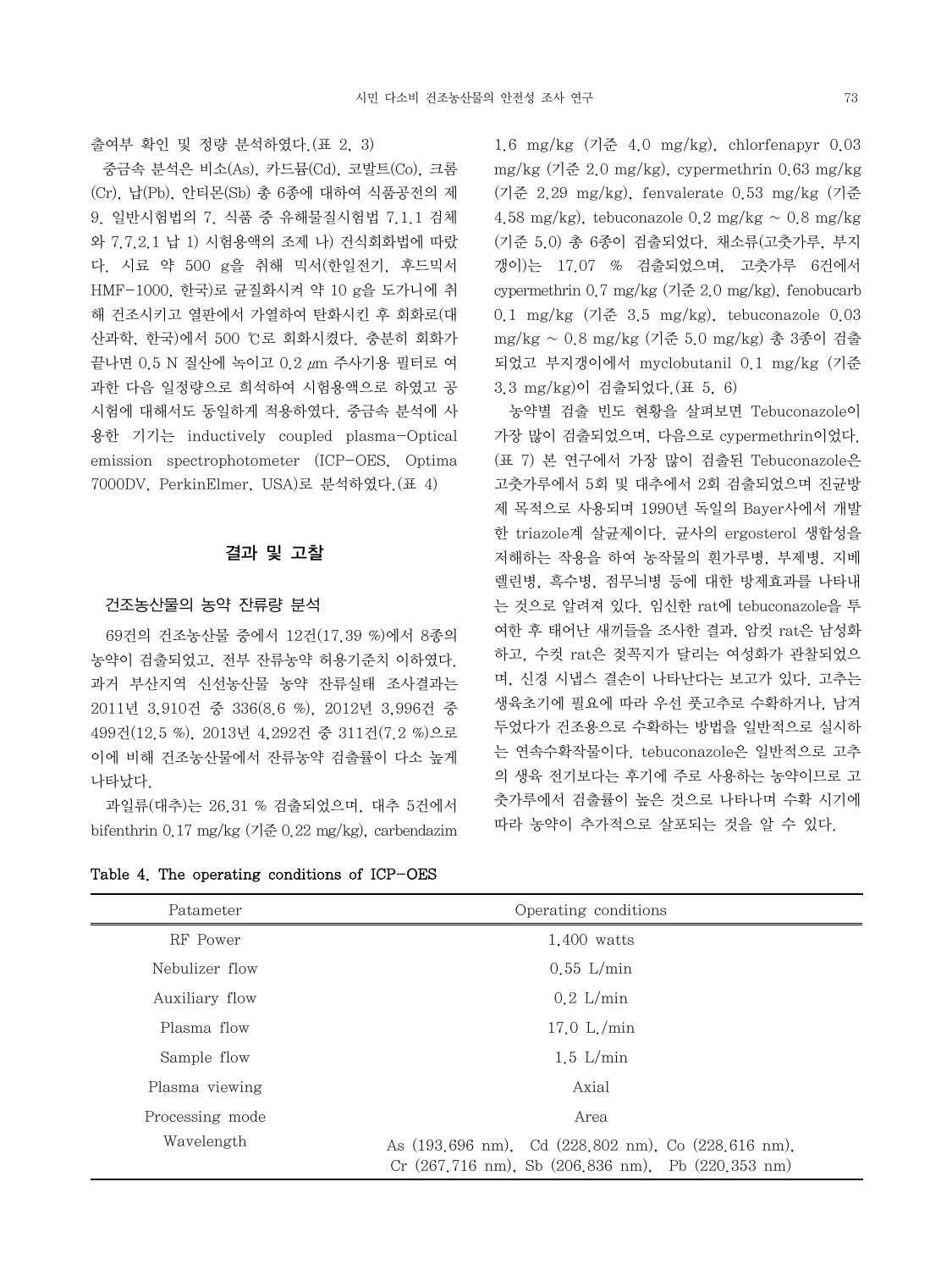| Type       | Group (No. of samples detected/<br>No. of samples analysed) | No. of samples<br>analysed | No. of samples<br>detected | Ratio of<br>detection $(\%)$ |
|------------|-------------------------------------------------------------|----------------------------|----------------------------|------------------------------|
|            | Jujube $(5/15)$                                             | 19                         | 5                          | 26.31                        |
| Fruits     | Chinese magnolia vine $(0/3)$                               |                            |                            |                              |
|            | Grape $(0/1)$                                               |                            |                            |                              |
|            | Oak mushroom $(0/8)$                                        | 9                          | $\Omega$                   | 0,0                          |
| Mushrooms  | New matsutake fungus $(0/1)$                                |                            |                            |                              |
|            | Radish roots $(0/10)$                                       | 41                         | 7                          | 17.07                        |
|            | Pumkin $(0/2)$                                              |                            |                            |                              |
|            | Pepper powder $(6/14)$                                      |                            |                            |                              |
|            | Sweet potato stalks $(0/2)$                                 |                            |                            |                              |
| Vegetables | Taro stem $(0/3)$                                           |                            |                            |                              |
|            | Cirsiu setidens $(0/1)$                                     |                            |                            |                              |
|            | Radish leaves $(0/7)$                                       |                            |                            |                              |
|            | Aster glehni $(1/1)$                                        |                            |                            |                              |
|            | Chwinamul $(0/1)$                                           |                            |                            |                              |
| Sum        | 12/69                                                       | 69                         | 12                         | 17.39                        |

|  |  |  |  | Table 5. Detection ratio of pesticide residues in dried agricultural products |  |
|--|--|--|--|-------------------------------------------------------------------------------|--|
|  |  |  |  |                                                                               |  |

## Table 6. Detected pesticide residues in dried agricultural products

| Commodity     | Pesticides   | Detection range<br>(mg/kg) | MRL<br>(mg/kg) |
|---------------|--------------|----------------------------|----------------|
| Aster glehni  | Myclobutanil | 0.1                        | 3.3            |
| Pepper powder | Cypermethrin | 0.7                        | 2.0            |
|               | Fenobucarb   | 0,1                        | 3.5            |
|               | Tebuconazole | $0.03 \sim 0.8$            | 5,0            |
| Jujube        | Bifenthrin   | 0.17                       | 0.22           |
|               | Carbendazim  | 1.6                        | 4,0            |
|               | Chlorfenapyr | 0.03                       | 2.0            |
|               | Cypermethrin | 0.63                       | 2.29           |
|               | Fenvalerate  | 0.53                       | 4.58           |
|               | Tebuconazole | $0.2 \sim 0.8$             | 5,0            |

## Table 7. Detection frequency of residual pesticides in dried agricultural products

| No.          | Pesticides   | No. of samples detected |
|--------------|--------------|-------------------------|
|              | Tebuconazole |                         |
| $\mathbf{2}$ | Cypermethrin | 2                       |
| 3            | Bifenthrin   |                         |
|              | Carbendazim  |                         |
|              | Chlorfenapyr |                         |
|              | Fenvalerate  |                         |
|              | Myclobutanil |                         |
|              | Fenobucarb   |                         |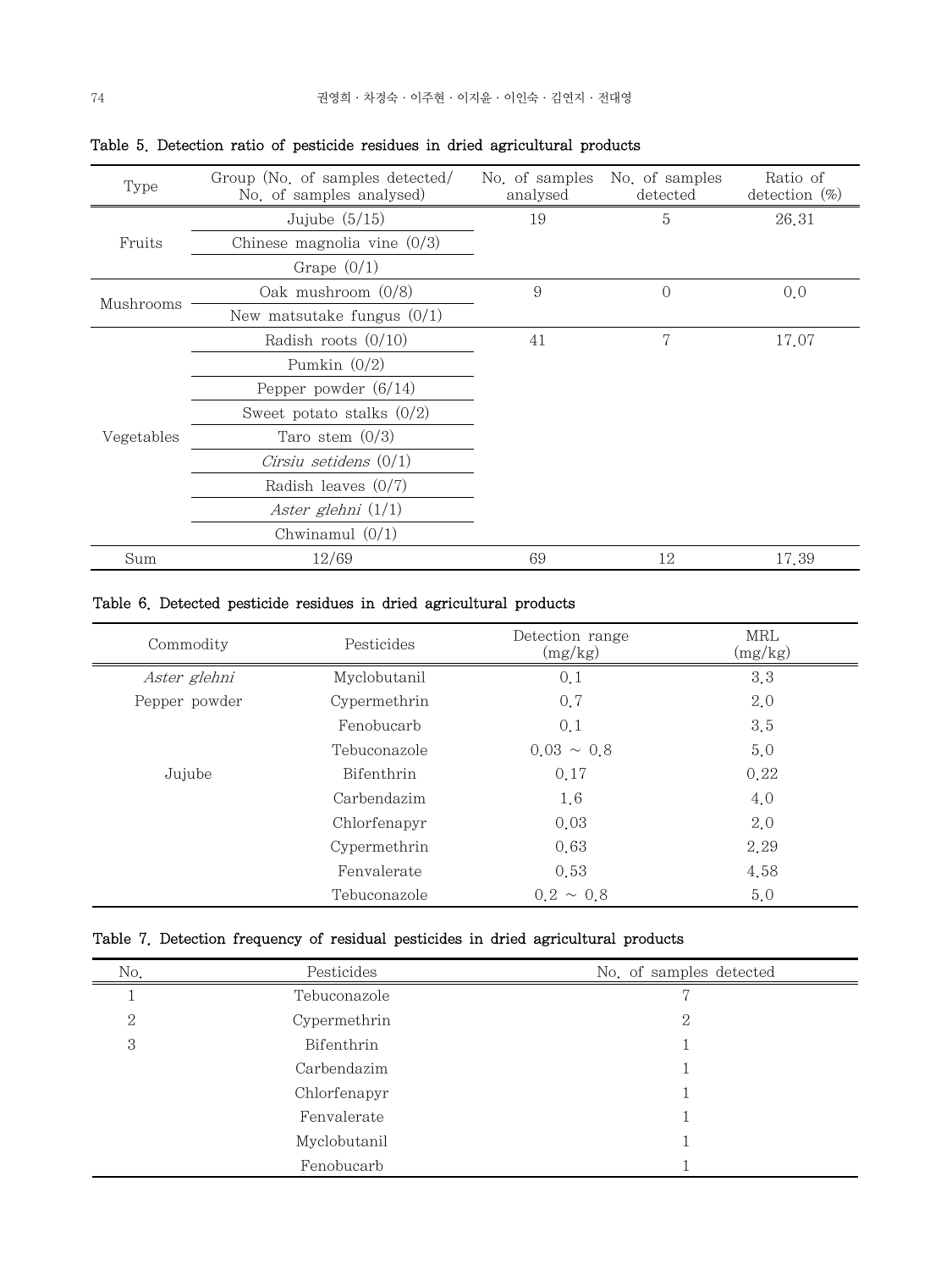cypermethrin은 살충제로서 합성 Pyrethroids계 농약 이며 광분해 반감기는 8일 ~ 16일이며, 곤충에 신경 독 소로 작용하여 표적곤충 뿐만 아니라 유익한 곤충과 동물 에도 영향을 미치는 광범위한 살충제이다. 인체 과다 노 출로 인해 메스꺼움, 두통, 호흡곤란, 발작을 일으킬 수 있으며 최근 연구에 따르면 임신 중인 암컷 쥐가 cypermethrin에 노출된 경우 자손의 발달장애를 초래하 며, 수컷 쥐의 경우 비정상적인 정자수 증가로 인해 유전 적 손상을 초래하며 골수와 비장 세포에서 염색체 이상이 발견되었으며 현재 발암물질로 지정되어있다. 농약의 잔 류량은 수확 전 살포되는 농약보다 수확 후에 살포되는 농약이 햇빛 또는 강우 등의 자연분해에 의한 잔류 농약 감소율이 낮을 것으로 판단되므로 기준이하의 안전한 수 준이라 하더라도 섭취시 주의를 기울여야 할 것으로 생각 된다.

#### 보존기간 경과에 따른 농약 잔류량 변화

보존기간 중 고춧가루와 건조 대추에서 농약성분의 감

소 정도를 알아보기 위해 검출빈도수가 가장 높은 tebuconazole을 첨가한 후 27일 까지 10회 시료를 채취 하여 잔류량 변화를 측정하였다.(Fig. 2)

 Tebuconazole을 첨가한 후 0일(2시간)은 고춧가루와 건조 대추에서 잔류량은 1.00 mg/kg, 0.48 mg/kg이었 고, 27일 후에는 0.47 mg/kg, 0.27 mg/kg으로 나타났 다. 약제를 가한 후 10회 조사한 잔류량 변화는 건조 대추 가 고춧가루보다 낮게 나타났으며.  $\text{Park}^{13}$  등 소실률이 시간(t)의 경과에 따라 농도(c)에 의존하는 first order kinetics medel에 의하여 Microsoft사의 excel을 이용 하여 회귀식을 산출한 결과는 고춧가루는 y = 0.851 $e^{-0.02x}$  $(R^2)$  = 0.770), 건조대추는 y =  $0.478 \mathrm{e}^{-0.01 \mathrm{x}} (\mathrm{R}^2 = 0.929)$ 로 나타났다 이 식에 의해 산출 된 tebuconazole의 보관기간 중 반감기는 고춧가루 15.05일, 건조 대추 30.10일로 나타났다.(표 8)

#### 농약 잔류량의 회수율 및 검출한계

검출된 8종의 각 표준용액 농도를 0.1 mg/kg, 1



Fig. 2. Comparison of residual of tebuconazole in the pepper powder and dried jujubes.

Table 8. Regression curves and half life of tebuconazole in dried agricultural products

|              |               | Regression curve      |       |                 |
|--------------|---------------|-----------------------|-------|-----------------|
| Pesticide    | Commodity     | Equation              | $R^2$ | Half life (day) |
| Tebuconazole | Pepper powder | $y = 0.851e^{-0.02x}$ | 0.770 | 15.05           |
|              | Jujube        | $y = 0.478e^{-0.01x}$ | 0.929 | 30.10           |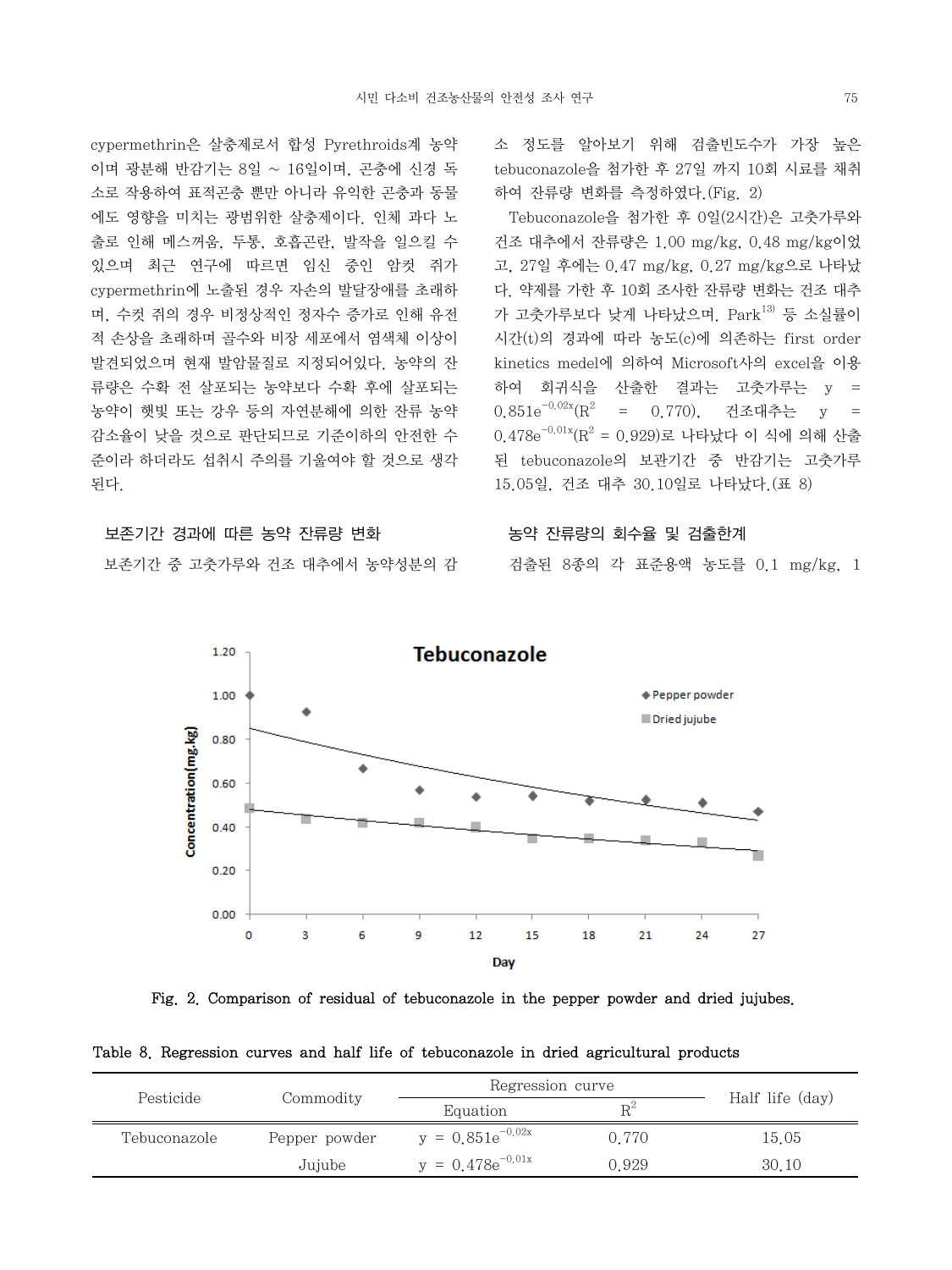mg/kg, 10 mg/kg의 농도로 제조하여 3번씩 주입한 다 음 검량선을 작성하였다. 표준편차와 검량선의 기울기에 근거하는 방법에 따라 아래 식에 따라 검출한계(Limit of detection, LOD)를 구하였다. 잔류농약이 검출되지 않은 고춧가루에 LOD의 10배 ~ 100배 범위의 검출된 각 표 준용액을 첨가 후 3회 반복하여 회수율을 측정하였다.

LOD =  $3.3 \sigma / m$ 

 σ: the standard deviation of the response m: the slope of the calibration curve

 Correlation coefficient는 검출된 농약 모두 0.999이상 으로 양호한 직선성을 보였고, % 변이계수(Relative standard deviation, RSD)은 농약 모두 10 % 이내였으 며 회수율은 73.3~108.5 %로 나타났다.(표 9) 식품의약

품안전처(2014)에서 고시한 "잔류농약 분석법 실무해설 서"에서 분석법의 검출한계는 0.05 mg/kg 이하를 만족하 면서 잔류허용기준의 1/2 ~ 1/10까지 검출되게 하며, 회수 율이 70 % ~ 120 %, 변이계수 20 % 이내로 판단한다는 점을 고려할 때 분석법은 적합한 것으로 판단되었다.

#### 건조농산물의 농약 잔류량 위해도 평가

 검출된 농약 8종에 대한 식이 중 위해도 평가를 하였 다.(표 10) 각 농산물에서 검출된 검출량(average level of detection: ALD)에 국민 일일평균섭취량(average food consumption: AFC)을 곱하여 우리 국민 일일 추 정섭취량(estimated daily intake: EDI)을 계산하였다. 이를 각 농약의 1일 섭취허용량(acceptable daily intake: ADI)에 국민 평균 체중 55 kg을 곱한 1인 1일

#### Table 9. Recovery rate, RSD and LOD of pesticides detected

| Pesticide    | Recovery rate $(\%)$ | $(\%)$<br>RSD | (mg/kg)<br>LOD | Remarks     |
|--------------|----------------------|---------------|----------------|-------------|
| Bifenthrin   | 79.5                 | 2.04          | 0.008          | Fungicide   |
| Carbendazim  | 87.6                 | 6.85          | 0.002          | Fungicide   |
| Chlorfenapyr | 78.2                 | 9.64          | 0.005          | Fungicide   |
| Cypermethrin | 108.5                | 1.95          | 0.005          | Fungicide   |
| Fenobucarb   | 73.3                 | 5.40          | 0.01           | Insecticide |
| Fenvalerate  | 80.8                 | 1.81          | 0.003          | Insecticide |
| Myclobutanil | 77.6                 | 2.98          | 0.02           | Insecticide |
| Tebuconazole | 108.5                | 1.37          | 0.01           | Insecticide |

Table 10. Exposure assessment of pesticides in dried agricultural products

| Pesticide    | ALD <sup>1</sup><br>(mg/kg) | $AFC^{2)}$<br>(kg/day) | ADE <sup>3</sup><br>(mg/person/day) | EDI <sup>4</sup><br>(mg/person/day) | EDI/ADE <sup>5)</sup><br>$(\%)$ |
|--------------|-----------------------------|------------------------|-------------------------------------|-------------------------------------|---------------------------------|
| Bifenthrin   | Jujube: 0.17                | 0.0005                 | 0.55                                | 1.54545E-06                         | 0.000280992                     |
| Carbendazim  | Jujube: $0.16$              | 0.0005                 | 1.65                                | 1.45455E-05                         | 0.000881543                     |
| Chlorfenapyr | Jujube: $0.03$              | 0.0005                 | 1.43                                | 2.72727E-07                         | 1.90718E-05                     |
| Cypermethrin | Jujube: $0.63$              | 0.0005                 | 1.1                                 | 5.72727E-06                         | 0.000520661                     |
|              | Pepper powder: 0.7          | 0.01                   |                                     | 0.000127273                         | 0.011570248                     |
| Fenobucarb   | Pepper powder: 0.1          | 0.01                   | 0.715                               | 1,81818E-05                         | 0.002542912                     |
| Fenvalerate  | Jujube: $0.53$              | 0.01                   | 1.1                                 | 4.81818E-06                         | 0.000438017                     |
| Myclobutanil | Aster glehni: 0.1           | 0.05                   | 1.65                                | $9.09091E - 06$                     | 0.000550964                     |
| Tebuconazole | Jujube: $0.5$               | 0.0005                 | 1.65                                | 4.54545E-06                         | 0.000275482                     |
|              | Pepper powder: 0.41         |                        |                                     | 7.45455E-05                         | 0.004517906                     |

 $<sup>1</sup>$ ALD, Average level of detection</sup>

 $^{5)}$ ADI (%)=[EDI/ADE]  $\times$  100

<sup>2)</sup>AFC, Average food consumption (kg/person/day)

 $3$ ADE (Acceptable dietary exposure, mg/person/day)=ADI (Acceptable daily intake, mg/kg)×Korean average adult weight (55 kg)

<sup>&</sup>lt;sup>4)</sup>EDI (Estimated daily intake, mg)=(AFC, kg food/person/day) $\times$ (ALD, mg/kg)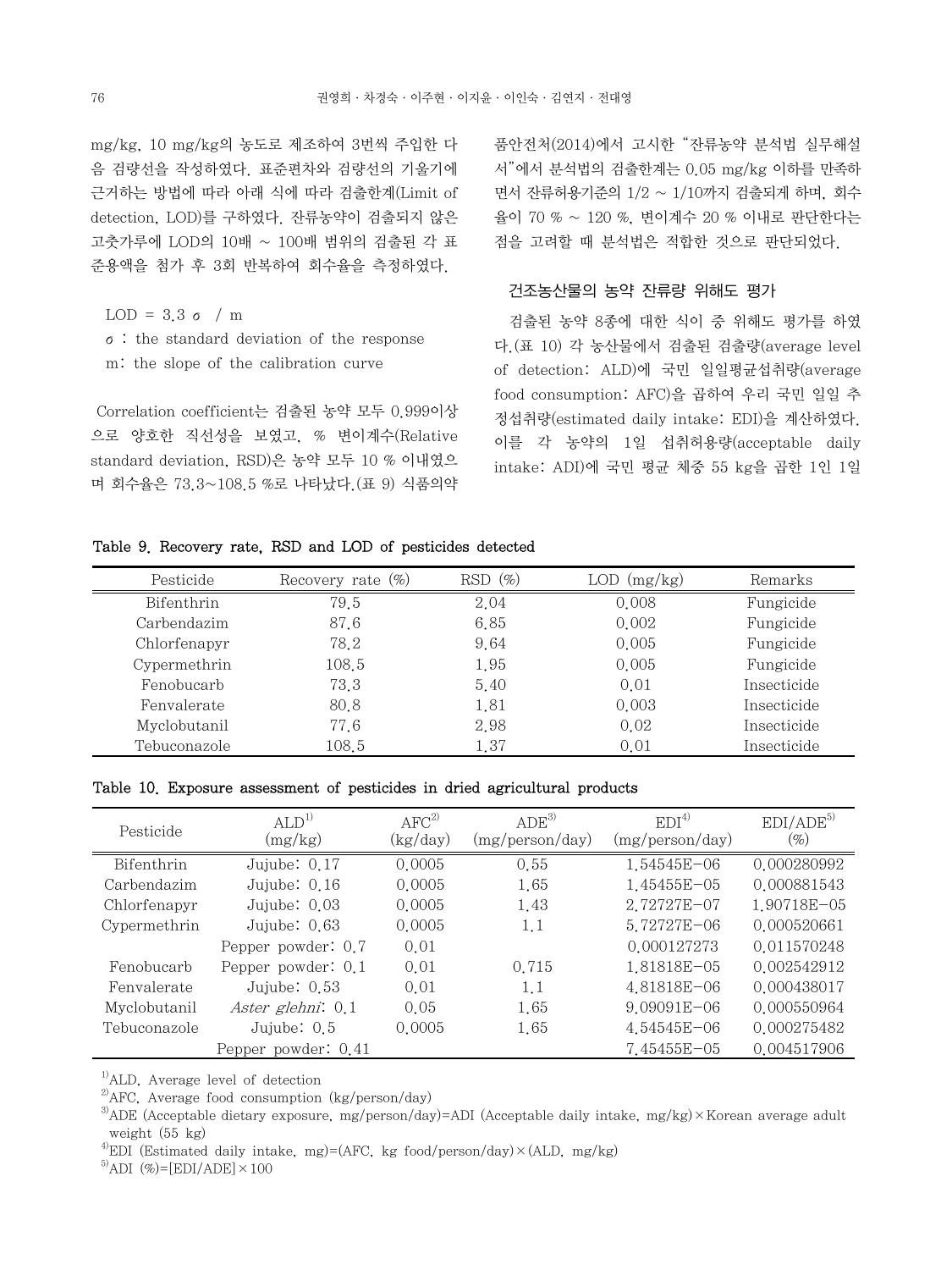섭취허용량(average dietary exposure: ADE)에 대한 백분율로 나타내었다. 8종 농약 모두ADI 대비 위해도가 낮은 것으로 확인되었다. 대부분의 건조 농산물은 물에 불려 끓이는 조리과정을 거치므로 농약의 위해도는 더욱 낮아져 매우 안전한 수준으로 판단된다.

#### 건조농산물의 중금속 분석

 부산지역에서 유통되는 건조농산물의 비소(As), 카드 뮴(Cd), 코발트(Co), 크롬(Cr), 납(Pb), 안티몬(Sb)의 함 량을 측정하였다.(표 11) 비소, 코발트, 크롬, 안티몬은 기준 미설정 상태이며 납과 카드뮴 분석 결과는 식품공전 의 기준에 모두 적합하였다.

 비소는 식품에 유기비소의 형태로 함유되어 있으며, 장 기간 노출 시 체중저하, 안면부종 등을 유발한다고 보고 되었다. 건조농산물의 비소의 평균함량은 대추 0.0060 mg/kg, 오미자 0.0026 mg/kg, 표고버섯 0.0062 mg/kg, 무잎 0.0039 mg/kg, 토란줄기 0.0123 mg/kg 이며 고춧가루와 무잎에서는 검출되지 않았다. 카드뮴은 신장독성을 일으키고 장기간 노출 시 골다공증, 기형 등 을 일으킨다. 카드뮴의 평균함량은 대추 0.0078 mg/kg, 오미자 0.0009 mg/kg, 표고버섯 0.0278 mg/kg, 무뿌 리 0.0030 mg/kg, 고춧가루 0.0039 mg/kg, 토란줄기 0.0058 mg/kg, 무잎 0.0148 mg/kg이었다. 납은 자연 계에서는 낮은 농도로 존재하지만 공장폐수나 폐기물로 배출되어 환경오염 물질로서도 주목 받고 있는 금속으로 소량 장기간 축적으로 인하여 불면, 동맥경화, 신장 및 간 장 장애, 암 등을 유발한다고 알려져 있다. 납의 평균 함 량은 대추 0.019 mg/kg, 오미자 0.0174 mg/kg, 표고 버섯 0.0277 mg/kg, 무뿌리 0.0030 mg/kg, 고춧가루 0.0021 mg/kg, 토란줄기 0.0161 mg/kg, 무잎 0.038 mg/kg이었다.

 최13) 등에 의하면 건조 버섯에서 납은 0.1 mg/kg 미 만, 카드뮴은 0.5 mg/kg 미만이었다. Kim<sup>20)</sup> 등에 따르 면 납의 평균은 배추 0.019 mg/kg, 팥 0.034 mg/kg이 었고 카드뮴은 옥수수0.002 mg/kg, 쌀 0.021 mg/kg 이었으며 비소는 감자 0.004 mg/kg, 쌀 0.103 mg/kg 으로 타 문헌과 유사하거나 낮은 수준이었다.

#### 결 론

 본 연구는 2014년 부산지역에서 유통되는 건조농산물 인 대추 등 14종 69건에 대하여 식품공전의 다종농약다 성분분석법으로 210종의 농약잔류실태와 건식회화법으 로 중금속 함량을 조사하였다.

1. 건조농산물 69건의 잔류농약 검출건수는 12건으로

Table 11. The contents of As, Cd, Co, Cr, Pb and Sb in dried agricultural products

| Products                 | $\mathrm{N}^{1)}$ | Contents $(mg/kg)$                                      |                                            |                                                                                                                            |                                                                                    |                                         |                                         |
|--------------------------|-------------------|---------------------------------------------------------|--------------------------------------------|----------------------------------------------------------------------------------------------------------------------------|------------------------------------------------------------------------------------|-----------------------------------------|-----------------------------------------|
|                          |                   | As                                                      | C <sub>d</sub>                             | Co                                                                                                                         | Cr                                                                                 | Pb                                      | Sb                                      |
| Jujube                   | 15                | $0.0060 \pm 0.0133^{2}$<br>(N.D. -0.0467) <sup>3)</sup> | $0.0078 \pm 0.0255$<br>$(N.D. -0.1000)$    | $0.0019 \pm 0.0036$<br>$(N.D. -0.0013)$                                                                                    | $0.0287 \pm 0.0256$<br>$(N.D. -0.1000)$                                            | $0.0196 \pm 0.0255$<br>$(N.D. -0.0833)$ | N.D.                                    |
| Chinese<br>magnolia vine | 3                 | $0.0026 \pm 0.0044$<br>$(N.D. -0.0077)$                 | $0.0009 \pm 0.0008$<br>$(N.D. -0.0017)$    | $0.0007 \pm 0.0007$<br>$(N.D - 0.0013)$                                                                                    | $0.0389 \pm 0.0102$ $0.0174 \pm 0.0132$<br>$(0.0300 - 0.0500)$ $(0.0023 - 0.0267)$ |                                         | N.D.                                    |
| Oak mushroom             | 8                 | $0.0062 \pm 0.0164$<br>$(N.D. -0.0467)$                 | $0.0278 \pm 0.0330$<br>$(N.D. -0.0867)$    | $0.0021 \pm 0.0029$<br>$(N.D. -0.0087)$                                                                                    | $0.0259 \pm 0.0210$ $0.0277 \pm 0.0699$<br>$(0.0008 - 0.0600)$                     | $(N.D. -0.0533)$                        | N.D.                                    |
| Radish roots             | 10                | $0.0039 \pm 0.0104$<br>$(N.D. -0.0333)$                 | $0.0030 \pm 0.0026$<br>$(0.0009 - 0.0090)$ | $0.0168 \pm 0.0191$<br>$(N.D. -0.0533)$                                                                                    | $0.0112 \pm 0.0079$<br>$(0.0030 - 0.0300)$                                         | $0.0030 \pm 0.0064$<br>$(N.D -0.0200)$  | N.D.                                    |
| Pepper powder 14         |                   | N.D. <sup>4</sup>                                       | $0.0039 \pm 0.0059$<br>$(N.D. -0.0200)$    | $(N.D. -0.0333)$                                                                                                           | $0.0085 \pm 0.0118$ $0.0203 \pm 0.0219$<br>$(0,0009 - 0,0600)$                     | $0.0021 \pm 0.0054$<br>$(N.D - 0.0200)$ | N.D.                                    |
| Taro stem                | 3                 | $0.0123 \pm 0.0157$<br>$(N.D. -0.0300)$                 | $0.0058 \pm 0.0050$                        | $0.0033 \pm 0.0026$ $0.0130 \pm 0.0061$<br>$(0.0003 - 0.0100)$ $(0.0004 - 0.0050)$ $(0.0090 - 0.0200)$ $(0.0004 - 0.0467)$ |                                                                                    | $0.0161 \pm 0.0264$                     | N.D.                                    |
| Radish leaves            | 7                 | N.D.                                                    | $0.0148 \pm 0.0133$<br>$(N.D. -0.0400)$    | $0.0106 \pm 0.0095$<br>$(N.D. -0.0267)$                                                                                    | $0.0443 \pm 0.0251$<br>$(N.D. -0.0800)$                                            | $0.0386 \pm 0.0367$<br>$(N.D. -0.1000)$ | $0.0008 \pm 0.0020$<br>$(N.D. -0.0053)$ |

 $1)$ N. Number of samples N: Number of samples,

 $^{2)}$ Mean $\pm$ Standard deviation

 $^{3)}$ Min-Max

<sup>4)</sup>N.D., Not detected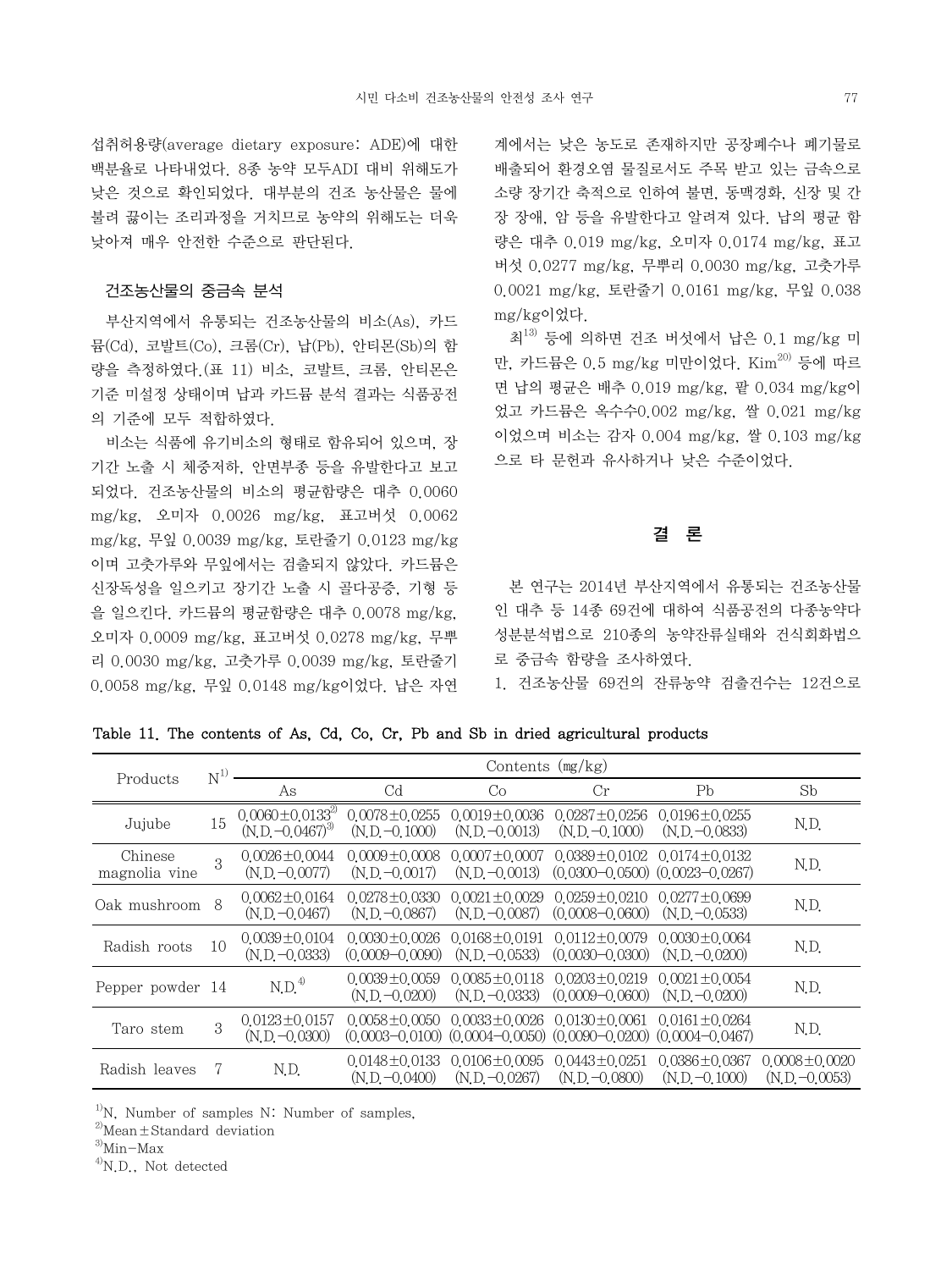17.39 %의 검출률을 보였으며, 식품의약품안전처고 시 농약잔류허용기준을 초과한 부적합 건조농산물은 없었다. 대추 5건에서 bifenthrin, carbendazim, chlorfenapyr, cypermethrin, fenvalerate, tebuconazole이 검출되었으며 고춧가루 6건에서 cypermethrin, fenobucarb, tebuconazole이 검출 되었고, 부지갱이 1건에서 myclobutanil이 검출되었 다.

- 2. 고춧가루와 건조 대추에 tebuconazole을 첨가 후 27 일까지 3일 간격으로 10회 잔류량 변화를 조사한 결과 0일은 고춧가루와 건조 대추의 잔류량은 각각 1.00 mg/kg, 0.48 mg/kg이었고, 27일 후에는 0.47 mg/kg, 0.27 mg/kg으로 나타났다. 반감기는 고춧가 루 15.05일, 건조 대추 30.10일로 나타났다.
- 3. 농약 210종 중 건조농산물에서 검출된 8종의 농약에 대해 회수율 실험을 수행한 결과 농약들의 회수율은 73.3 % ~ 108.5 % 범위였고 RSD는 모두 1.37 %~ 9.64 %로 본 연구의 분석법은 양호한 수준이었다.
- 4. 검출된 농약 8종의 위해성 평가를 실시한 결과, ADI를 고려할 경우 0.00002 % ~ 0.01157 %를 섭취하는 것 으로 나타나 안전한 수준인 것으로 판단되었다. 따라 서 잔류농약 안전성에 대해 막연한 우려를 가진 소비 자들을 상대로 활발한 홍보와 지속적인 감시활동을 통 해 부산시민의 보건향상 및 건조농산물의 안전성확보 에 기여할 것으로 사료된다.
- 5. 건조농산물의 중금속(As, Cd, Co, Cr, Pb, Sb) 함량 을 분석한 결과 허용기준에 모두 적합하였으며, 타 문 헌과 유사하거나 낮은 수준이었다.

## 참고문헌

- 1. 농약연보, 한국작물보호협회(2013).
- 2. OECD StatExtracts Home Page, http://stats. oecd.org, 2013 Edition of OECD Environemntal Database(2013).
- 3. 식품공전, 식품의약품안전처(2014).
- 4. 도정아 외 6, "국내 유통 농산물 중 잔류농약 모니터링", 한국식품영양과학회지, 39(6), pp.902~908 (2010).
- 5. 양용식 외 5, "광주지역에서 유통되고 있는 수입 농산 물의 잔류농약 실태조사", 한국식품위생안전성학회  $\lambda$ , 21(2), pp.52~59(2006).
- 6. 안지운 외 6, "국내 유통 농산물 중 과채류와 근채류의

잔류농약 모니터링 및 위해성 평가", 한국환경보건학 회지, 31(2), pp.164~169(2012).

- 7. 박해인 외 7, "고추의 부위별 카벤다짐과 클로르피리 포스의 잔류 양상", 농약과학회지, 15(3), pp.246~ 253(2011).
- 8. 전영환 외 10, "수입식품 중 국내 미등옥 농약의 다성 분 잔류분석법 적용", 한국환경보건학회지, 30(3), pp.339~345(2011).
- 9. 권순목 외 11, "상추 잎의 부위별 잔류농약 분포 특 성", 농약과학회지, 12(2), pp.53~60(2014).
- 10. 임무혁 외 9, "인삼 가공품 중 잔류농약의 감소계수 연구 Ⅰ", 농약과학회지, 10(1), pp.22~27(2006).
- 11. 이은영 외 8, "구기자와 대추 중 잔류농약의 건조에 따른 가공계수 및 감소계수", 농약과학회지, 13(3), pp.159~164(2009).
- 12. 최 훈 외 3, "버섯류 중 납, 카드뮴 위해성 평가", 한국식품과학회지, 44(6), pp.666~672(2012).
- 13. Park, D. S., K. Y. Seong, K. I. Choi and J. H. Hur, "Field tolerance of pesticides in the strawberry and comparison of biological half-lives estimated from kinetic models". The Korean J. Pestic Sci. 9(3), pp.231~236(2005).
- 14. Jyot, G., Mandal, K., Battu RS. and Singh, B., "Estimation of chlorpyriphos and cypermethrin residues in chilli (Capsicum annuum L.) by gas –liquid chromatography", Environ Monit Assess,  $185(7)$ , pp. $5703 \sim 5714(2013)$ .
- 15. Lozowicka, B., Kaczyński, P., Rutkowska, E., Jankowska, M. and Hrynko, I., "Evaluation of pesticide residues in fruit from Poland and health risk assessment", Agricultural Sciences, 4(5), pp.  $106 \sim 111(2013)$ .
- 16. Gupta, S., Sharma, R. K., Gajbhiye, V. T., Gupta, R. K., "Residue behavior of combination formulations of insecticides in/on cabbage and their efficacy against aphids and diamondback moth", Environ Monit Assess, 187(1), p.4076 (2015).
- 17. Patyal, S. K., Sharma, I. D., Chandel, R. S. and Dubey, J. K., "Dissipation kinetics of trifloxystrobin and tebuconazole on apple (Malus domestica) and soil – A multi location study from north western Himalayan region",